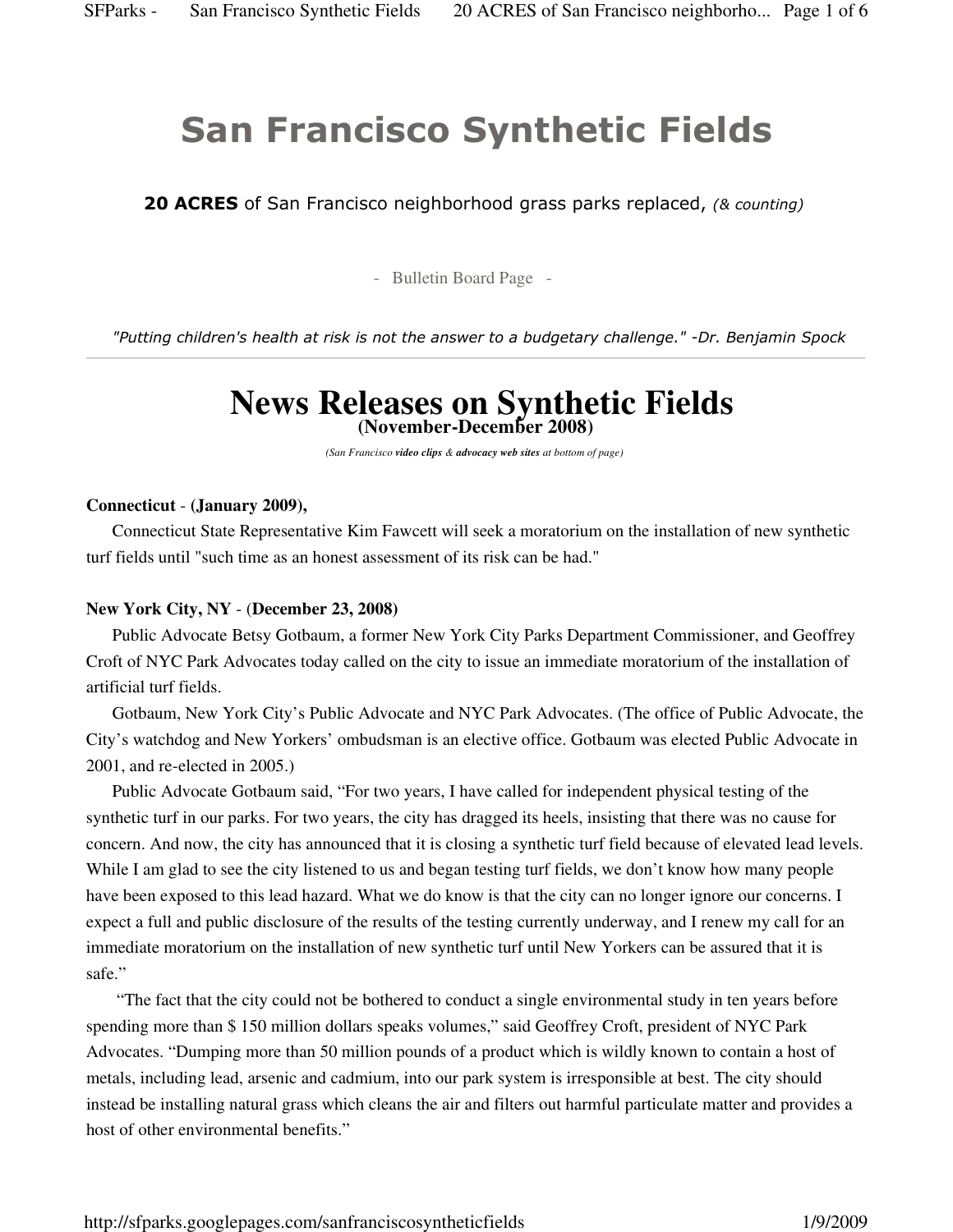In April, 2007 Public Advocate Gotbaum called for independent testing of rubber pellets that may potentially pose serious health risks to New Yorkers. The rubber pellets, used in more than 70 athletic fields throughout the city, are made from recycled tires that contain chemicals that have been linked to birth defects, cancer and other health problems. The health risks to families and kids playing on the turf remain unknown.

#### **Seoul, South Korea - (December 22, 2008)**

 Carcinogens found in school turf field. The Korea Times reported, "Substances that can cause cancer have been found in artificial turf at schools. A large amount of poisonous metals and other harmful materials were found in man-made fields of three schools inspected at the beginning of this month." One school tested for 290 mg of lead, three times the allowed 90mg, and the other two measured 46.7mg and 810mg of polyaromatic hydrocarbon, which included Beazopyrene, respectively.

#### **Temple Daily Telegram, Texas - (December 18, 2008)**

 An independent test of the field at Ratliff found lead "at roughly 14 times the EPA standard," while a test of the turf at Birville ISD facility found a lead level nearly 10 times the EPA standard. The test at the Birdville stadium "also found about twice the EPA limit for lead in drinking water in the runoff from the field, an indication that the lead is being released into the environment."

#### **Tacoma, Washington** on (**December 16, 2008)**

 Keith Eldridge of KOMO-TV (Seattle Washington) reported on a cluster of soccer players at Tacoma High School who have been diagnosed with cancer. There have been tests that have shown the presence of carcinogens in artificial turf fields. *(Note; video footage of San Francisco's synthetic fields were used in the broadcast news story to help illustrate the problem.***)**

#### **New York City, NY -** (**December 11, 2008)**

 Philip Landrigan, M.D., M.Sc: a professor of pediatrics and director of the Children's Environmental Health Center at Mount Sinai School of Medicine in New York City, concluded the following regarding artificial turf; We are suddenly, and belatedly, beginning to realize they may lead to health problems, such as:

1. Extreme heat. On hot summer days, temperatures of over 130 degrees Fahrenheit have been recorded a few feet above the surface of synthetic turf fields - the altitude where children play. Vigorous play in these conditions conveys a very real risk of heat stress or heat stroke.

2. MRSA skin infections. Outbreaks of skin infections caused by methicillin-resistant Staphylococcus aureus have been documented in children who play on synthetic turf fields (New England Journal of Medicine, February 2005).

3. Chemical hazards to human health and the environment. Crumb rubber, a major component of current generation synthetic turf fields, is typically made from ground-up recycled tires containing styrene and 1, 3 butadiene, the major constituents of synthetic rubber. Styrene is toxic to the nervous system, and butadiene is a proven human carcinogen.

 Lead was recently found in synthetic turf fields in New Jersey at levels so high that several fields were closed by the state Health Department. Citizens and school boards should question the wisdom of installing

http://sfparks.googlepages.com/sanfranciscosyntheticfields 1/9/2009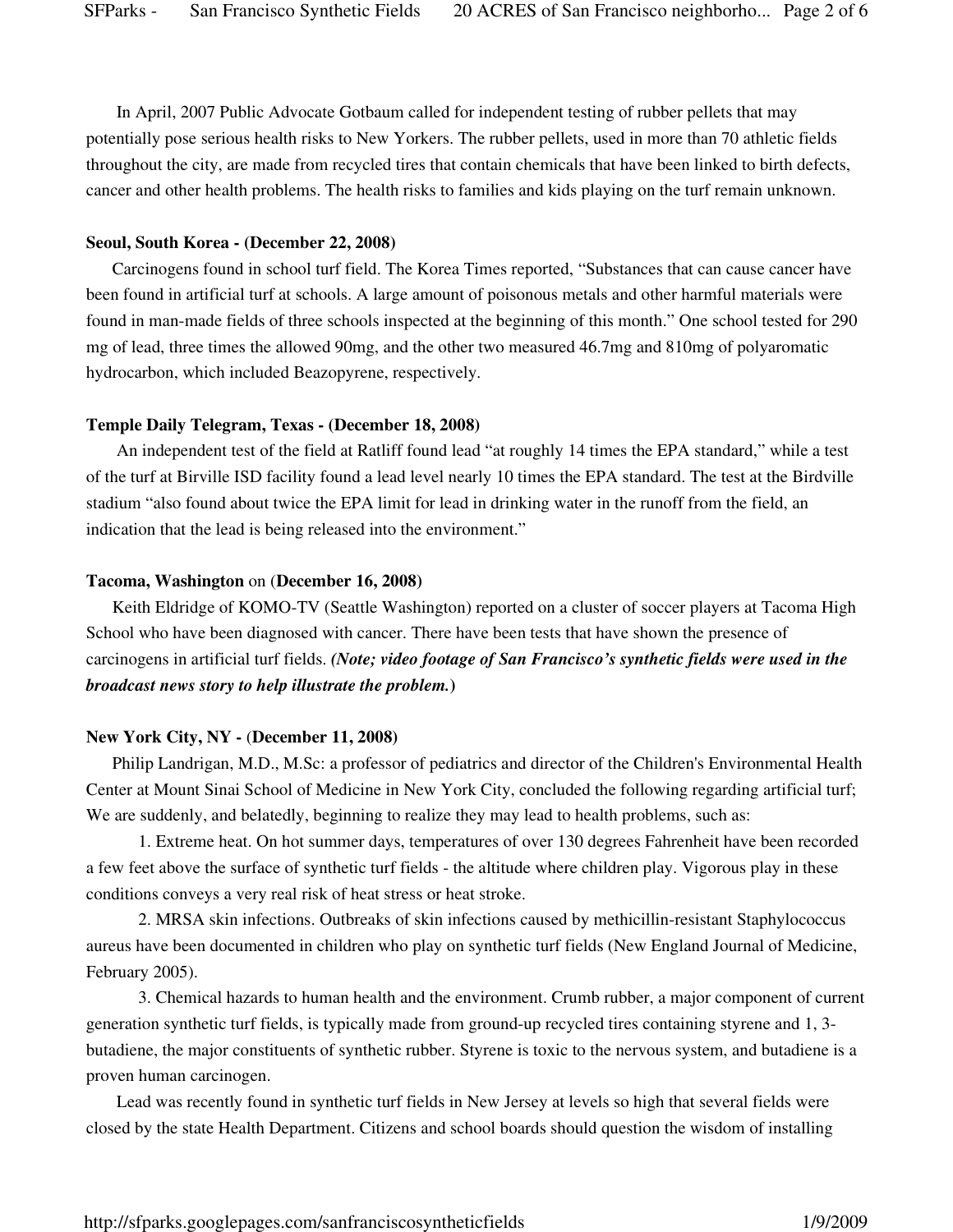synthetic turf until a credible independent study has been conducted and published."

#### **Consumer Reports** *- (***December 7, 2009)**

Jim Guest the president of Consumer Union wrote,

 "New legislation will essentially eliminate lead in all children's products, require safety testing of toys before they hit the market, ... And then there are those artificial-turf playing fields. Various government agencies are at odds over whether the levels of lead found in some of them should worry us. CU thinks it should, and we've asked the appropriate agencies to assess all risks and not ignore research that raises concerns."

#### **Springfield, Ill - (November 25, 2008)**

 The Illinois Attorney General's office is reviewing the factual and legal issues relating to children's exposure to lead in artificial turf fields. "Our office is currently reviewing all of the factual and legal issues in an effort to ensure that human and the environment are protected and that manufacturers of artificial turf are complying with the environmental laws,"

**University of Medicine and Dentistry of New Jersey** issued a press release, which set forth the findings of a scientific investigation into absorption of lead form artificial turf infill crumb rubber granules into gastric fluids. "[A] new study by researchers at the UMDNJ-School of Public Health finds that when children or athletes ingest the tiny rubber granules in synthetic turf, it is likely that a significant portion of the lead in the granules will be absorbed by their bodies' gastric fluids,".

#### **Dallas Texas**,

 Fields in two well-known high school stadiums, including the one made famous by the book and movie "Friday Night Lights," were announced to have lead levels far exceeding the Environmental Protection Agency's standard for soil, according to independent tests.

#### **Demarset and Old Tappan (Bergen County), New Jersey**:

 Elevated levels of lead found on FieldTurf fields. A sample taken of the green turf fibers of Old Tappan's field was 10 times the state standard." According to the Record, "The state recommends restricting the use of fields for children under the age of 7. If the fields are used, they should be watered down to suppress dust and hand, body and clothes should be washed thoroughly. The most conservative recommendation is to close the field." "We want to take every precaution to find out exactly what we have… before we let anybody go back on the fields," said Ray Jacobus, the assistant superintendent for business.

#### **Wayne, New Jersey**,

 Wayne, New Jersey has decided to change the color of the stripes (lines) on its soccer field from yellow to black, over concerns about he yellow stripes containing high levels of lead.

#### **Northern New Jersey**:

http://sfparks.googlepages.com/sanfranciscosyntheticfields 1/9/2009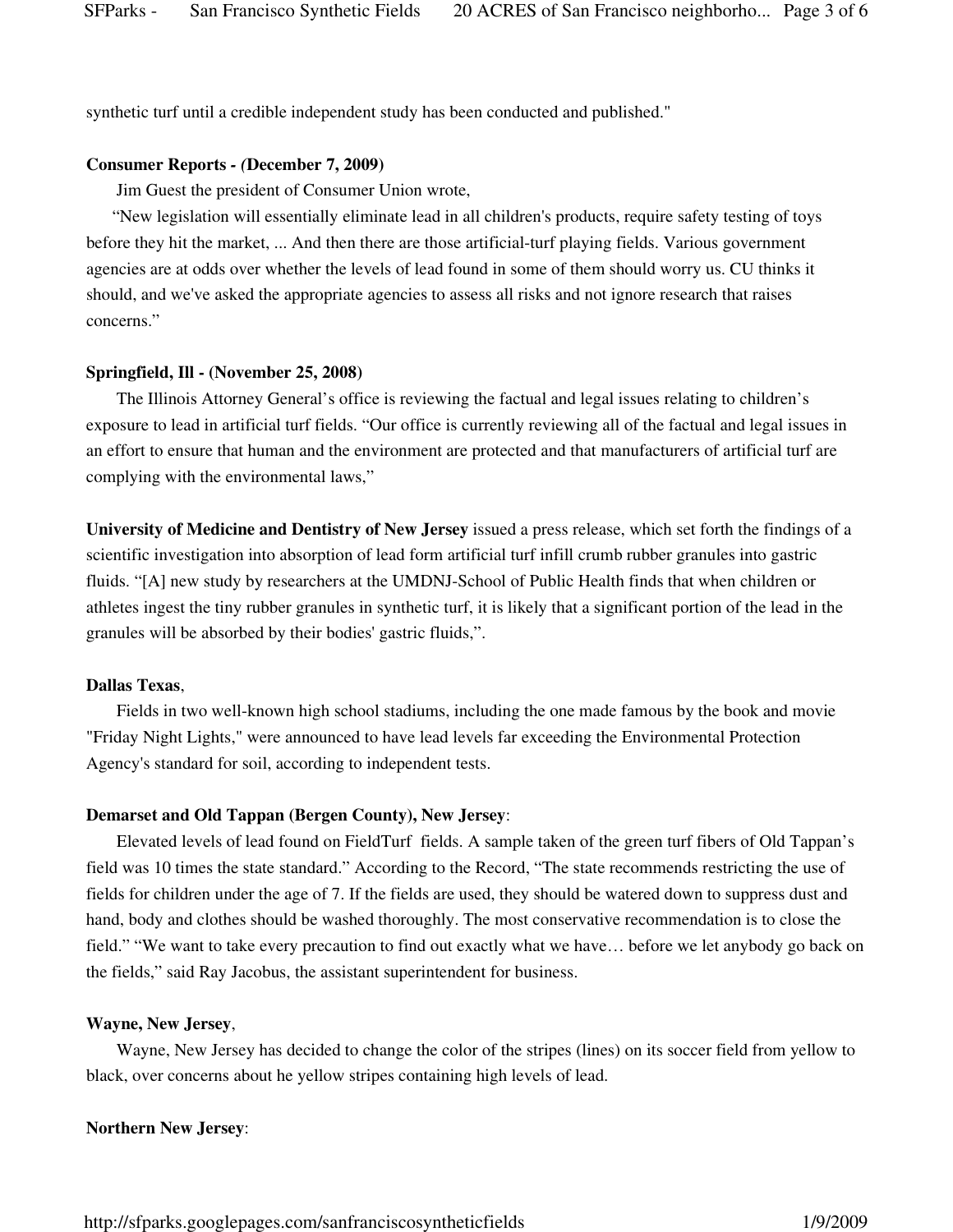Turf at Ramapo and Indian Hills high schools test positive for lead; closed to summer sports.

### **Sacramento, Calif**.:

 A bill to investigate synthetic turf passes the Senate by a vote of 28 to 6. On May 12, 2008, the California Senate passed SB 1277, authored by Senator Abel Maldonado (R-Santa Maria). It will require the California Office of Environmental Health Hazard Assessment, in conjunction with the Department of Public Health and California Integrated Waste Management Board, conduct a study investigating the health and environmental impacts of natural versus synthetic turf fields.

Maldonado commented. "Excessive levels of lead on some older fields in New Jersey prompted the closure of two fields. It is important that we know our children are using safe and healthy playing surfaces." Synthetic turf fields, which have increased in popularity over the past several years, are made up of a combination of polyethylene plastics and recycled tires. The presence of volatile organic chemicals from these tires, as well as deadly bacteria that can remain on the synthetic grass blades, has prompted several states to take a closer look at potential negative impacts associated with these fields.

 Studies have shown that athletes who use synthetic turf are seven times more likely to receive open skin lesions (referred to as turf burn). These open lesions are often the source of contracting and vehicle for spreading dangerous infections. In fact, a 2003 study of MRSA infections among St. Louis Rams football players found that all eight MRSA infections began at turf burn sites.

 "Medical experts have found that staphylococci and other bacteria can survive on polyethylene plastic, the compound used to make synthetic turf blades, for more than 90 days. Blood, sweat, skin cells and other materials can remain on the synthetic turf because the fields are not washed or cleaned. In short, playing on these fields is like playing on a giant used band aid. I am glad to see that the Senate recognized the importance of further investigating the safety of these fields," Maldonado concluded.

## **Redwood City, Calif. -** *Palo Alto Daily News* **- (November 15, 2008)**

 The artificial turf field at Hoover Park in Redwood City still has two years left on its 8-year lifecycle warranty,

but already it has begun to show what the paper calls "a 5 o'clock shadow all day long."

According to *News*, "The city council last week green-lighted spending \$905,447 on the upgrade,

The Parks Superintendent Gary Hover reportedly told *News* "We knew from day one that FieldTurf, who was the manufacturer of this product, was very concerned about it lasting because it got a lot of use." According to *News*, "The city said it circumvented a competitive bidding process for the project, which is usually required by state law, because Oregon-based FieldTurf's discounted price of about 40 percent off was not available from other suppliers."

*(FieldTurf is a supplier of San Francisco's artificial surfaces)*

# **Chicago, Illinois** - (**November 3, 2008)**

The Great Lakes Centers for Occupational and Environmental Safety and Health has issued the following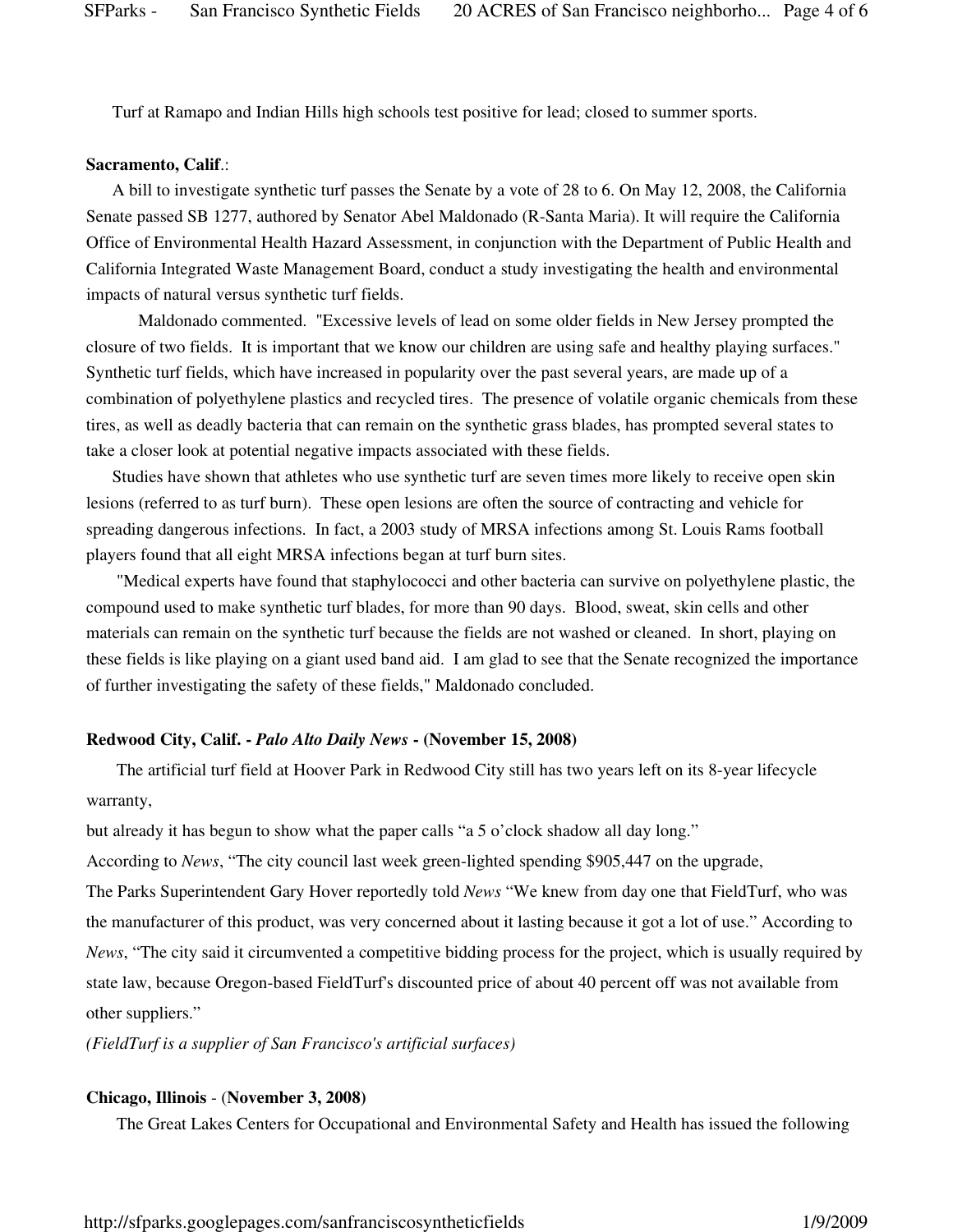statement: "We believe that the data collected by multiple researchers and the U.S. Centers for Disease Control and Prevention demonstrate the need to conduct a risk assessment. Until a risk assessment is conducted we strongly urge park planners to stick with regular grass fields instead of installing a product that may harbor bacteria, function as a heat sink, and may contain chemicals which are hazardous to children."

#### **Illesheim, Germany**:

 A lead test was conducted on the artificial turf field at the U.S. Army Garrison, Ansbach's Storck Barracks in Illesheim, Bavaria, Germany. It showed lead levels above the recommended level for lead, according to the garrison's public affairs office. According to a news story in Stars and Stripes, this is the fourth playground at a U.S. base in Germany to test above recommended levels for lead, after playgrounds in Grafenwöhr, Baumholder and Kaiserslautern's Kleber Kaserne. The Illeheim facility is now closed until the playground is replaced.

#### **Newton, Massachusetts**

re: The City of San Francisco's Synthetic Playfields Task Force Report.

 In February 2008, the San Francisco Recreation and Park Department convened a task force to tackle the question of health and environmental concerns raised by synthetic playfields.

SynTurf.org reviewed the report and concluded;

 "The Report is a masterpiece of obfuscation. It defends the use of artificial playfields and promotes the continued installation of artificial turf fields in the San Francisco area for some time to come. The Report's tone is defensive of Recreation and Park Department's long-held view that the turf fields are fine and the answer to increasing need for playing surfaces. With a few exceptions, there is not much critical thinking or even adequate research into the topics that the Task Force has addressed."

\_\_\_\_\_\_\_\_\_\_\_\_\_\_\_\_\_\_\_\_\_\_\_\_\_\_\_\_\_\_\_\_\_\_\_\_\_\_\_\_\_\_\_\_\_\_\_\_\_\_\_\_\_\_\_\_\_\_\_\_\_\_\_\_\_\_\_\_\_\_\_\_\_\_\_\_\_\_\_\_

\_\_\_\_\_\_\_\_\_\_\_\_\_\_\_\_\_\_\_\_\_\_\_\_\_\_\_\_\_\_\_\_\_\_\_\_\_\_\_\_\_\_\_\_\_\_\_\_\_\_\_\_\_\_\_\_\_\_\_\_\_\_\_\_\_\_\_\_\_\_\_\_\_\_\_\_\_\_\_\_\_

http://www.synturf.org/sanfranciscobrief.html

 **VIDEO CLIPS** 

ABC News - Synthetic Fields (2:06) http://www.youtube.com/watch?v=7PQCpKmw0pA&feature=channel

San Francisco's Artificial Playfields - Skin Infections (2:15) http://www.youtube.com/watch?v=xQvj3F2Zg6k&feature=channel\_page

San Francisco's Synthetic Playfields - Ingestion (2:28) http://www.youtube.com/watch?v=8zsodulEmz0&feature=channel

 **SAN FRANCISCO ADVOCACY WEB SITES** 

http://sfparks.googlepages.com/sanfranciscosyntheticfields 1/9/2009